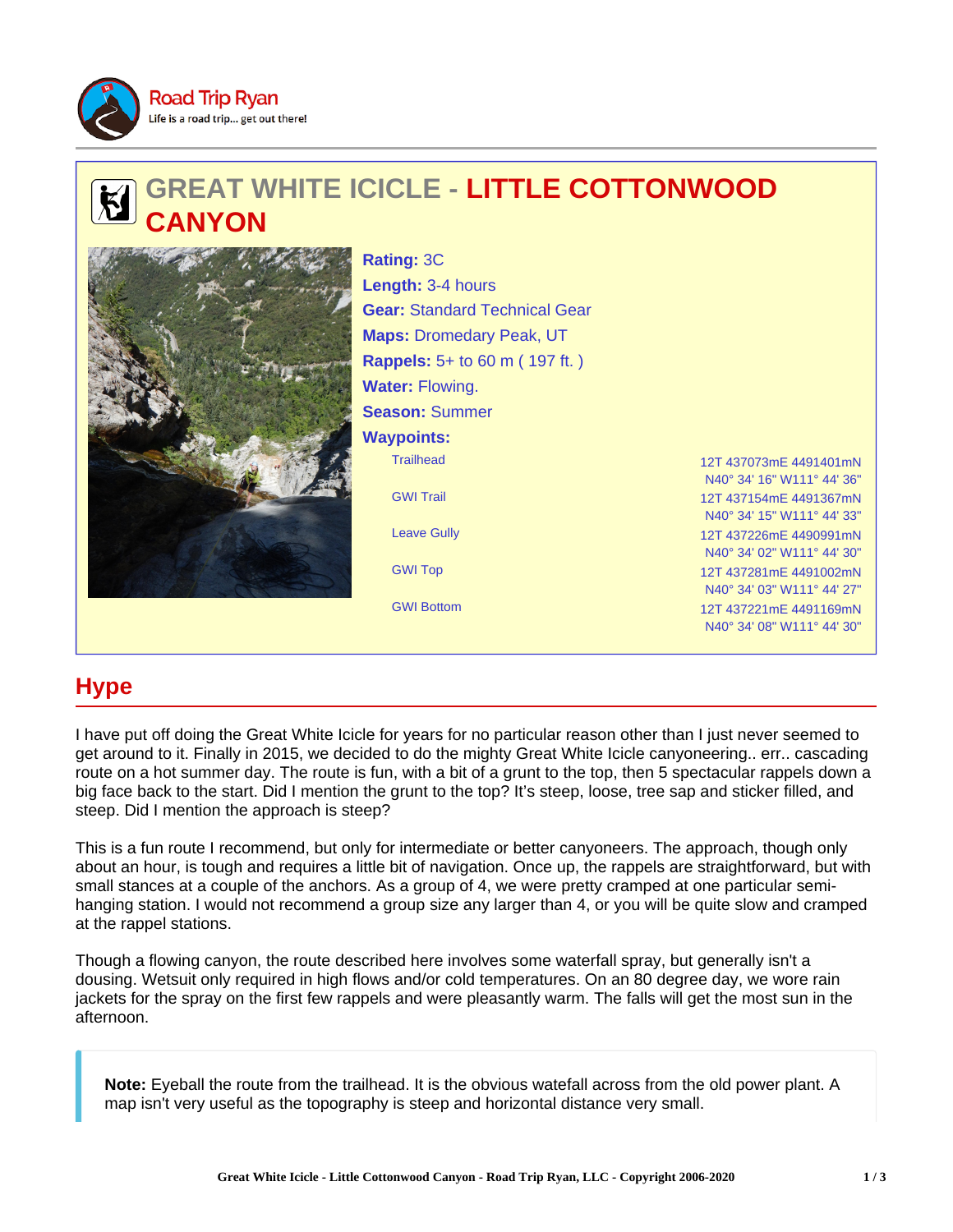#### **Tags: canyon, intermediate, access: paved**

### **Trailhead**

Little Cottonwood Canyon is on the east side of the Salt Lake City Valley. Get there by following I-215 to the east, taking exit 6 off the interstate and heading east toward the mountains.

Follow 6200 South which becomes Wasatch Blvd for 1.8 miles to the stop light and signs for Big Cottonwood Canyon. Continue south (straight) through the light an additional 2.3 miles to a junction and light. Stay left here, reaching the mouth of Little Cottonwood Canyon in an additional 1.6 miles.

From the mouth of Little Cottonwood, travel up the canyon 1.85 miles to just before a building and small dam on the right side of the road. Park BEFORE the building on the shoulder of the road where parking is allowed. There is no trespassing or parking right at the building.

### **Route**

### **Approach (1 hour)**

From where you park your car, cross the river. It is trespassing to cross at the Power Plant, so cross down stream where you can hop rocks. If the stream is too high for hopping rocks, there is a bridge about 1/2 mile upstream from the parking area. (Though if the stream is too high to hop rocks, the Great White Icicle rappel route might be at to high of a flow anyway) Once across, find a social trail that heads due south for a minute to intersect the wide and well traveled Little Cottonwood Trail.

From where you hit the Little Cottonwood Trail, go left (east) and look for a social trail leaving the Little Cottonwood Trail on the right (south) side. If you reach the Power Plant, you have gone too far, turn around and the social trail should be 1-2 minutes down canyon. This is the GWI Trail waypoint.

The social trail heads south, passes a small campsite (go left here if you notice a junction) and follow it up to the base of a cliff with bolts going up its face. Where it reaches the granite cliff, follow the social trail right along the base of the cliff. (Alternatively, go left for 1 minute to the base of the Great White Icicle. If the falls look high, or intimidating, call it a day. )

The social trail follows the cliff west as it ascends, then reaches the next gully west of the Great White and begins climbing in earnest. Stay on the social trail when you can find it, and work up the gully. About 2/3 of the way up, you may notice a side trail going up and to the right. Don't go that way! Stay in the gully bottom, wading in spots, until a social trail leads off to the left (east) near the top. The social trail is at the bottom of a cliff band. Follow it as it contours around and descends into the top of the Great White Icicle. If in doubt, work up. Once in the Great White Icicle drainage bottom, head down canyon to the first rappel.

Once at the first rappel, the drops come in immediate succession. Gear up here. There are anchors dotting the face on both sides of the falls. The cleanest line is described below, and all anchors are on the east side of the falls. Be sure not to rappel past an anchor!

### **Canyon (2-3 hours)**

The drainage steepens and you can either make a short rap or downclimb to a small tree that is rappel 1.

Rap 1- About 15 m ( 50 ft. ) to a small stance at a tree.